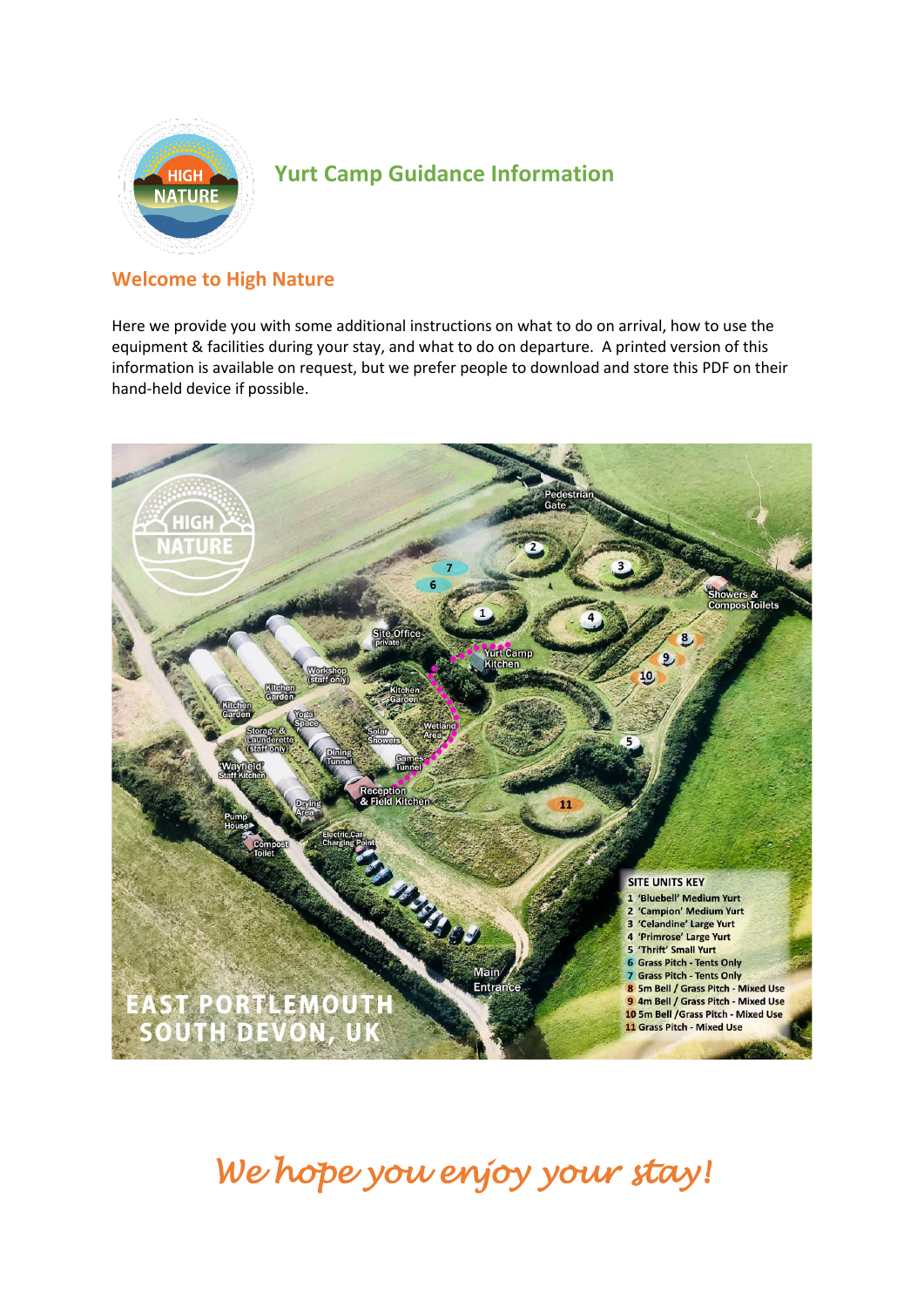### **On Arrival -** Check in is from 4pm – 8pm

Perhaps you need the toilet after a long drive? The nearest toilet is just over the track, left of the parking area on the map. It's a compost toilet so it's important that men and boys sit down to urinate or water the trees wherever they feel comfortable.

Next, it is time to find your yurt  $\circled{S}$  Please use the map on page one to locate your yurt. The yurt camp manager can point you in the right direction if you're feeling unsure, otherwise just follow the pink dotted line on the map towards the yurt camp kitchen.

#### **How to transport your belongings -** wheelbarrows / trolley's

We prefer people to use our wheelbarrows to transport their belongings to the yurts. However, if you arrive late or during bad weather we allow people to drive to their yurt to make unloading easier. Please make sure you return your vehicle to the carpark so that emergency vehicles can access the yurt camp if necessary.

The wheelbarrows are located near the reception kitchen cabin. If you need any help transporting your stuff then feel free to ask someone at reception.

Follow the dotted line on the map towards the yurt camp kitchen cabin (you may wish to unload your food here if you're happy to use the shared kitchen facilities)... if not, then continue walking to find your yurt where you will also find your mobile kitchen unit.

If you have brought your dog with you we ask you please to keep them on a lead.

# **The Yurts**

**IMPORTANT:** Please remove your shoes when you enter the yurt and keep them on the doormat inside – thank you

#### **Your yurt is provided with...**

- A doormat for your shoes - Please always remove them when you enter the yurt to keep the yurts clean for the next guests :)

- A wood burner to keep you warm on those cool evenings. Please make sure you use the fire guard and do not hang anything near / around the burner. Note: you can open the grate at the front to get the fire going, then throw on some heavy logs last thing and shut it down.

- Please bring some newspaper from home if you have some!

- Firewood - We provide one basket (plus kindling) on arrival. You can purchase more when required. We charge £15 per barrow which includes kindling - please ask at reception.

- A fire extinguisher is provided - Hopefully you won't need it!

- Fire Alarms - Perhaps double check these are working to put your mind at rest. Just press the buttons 'once' and listen for the loud BEEP!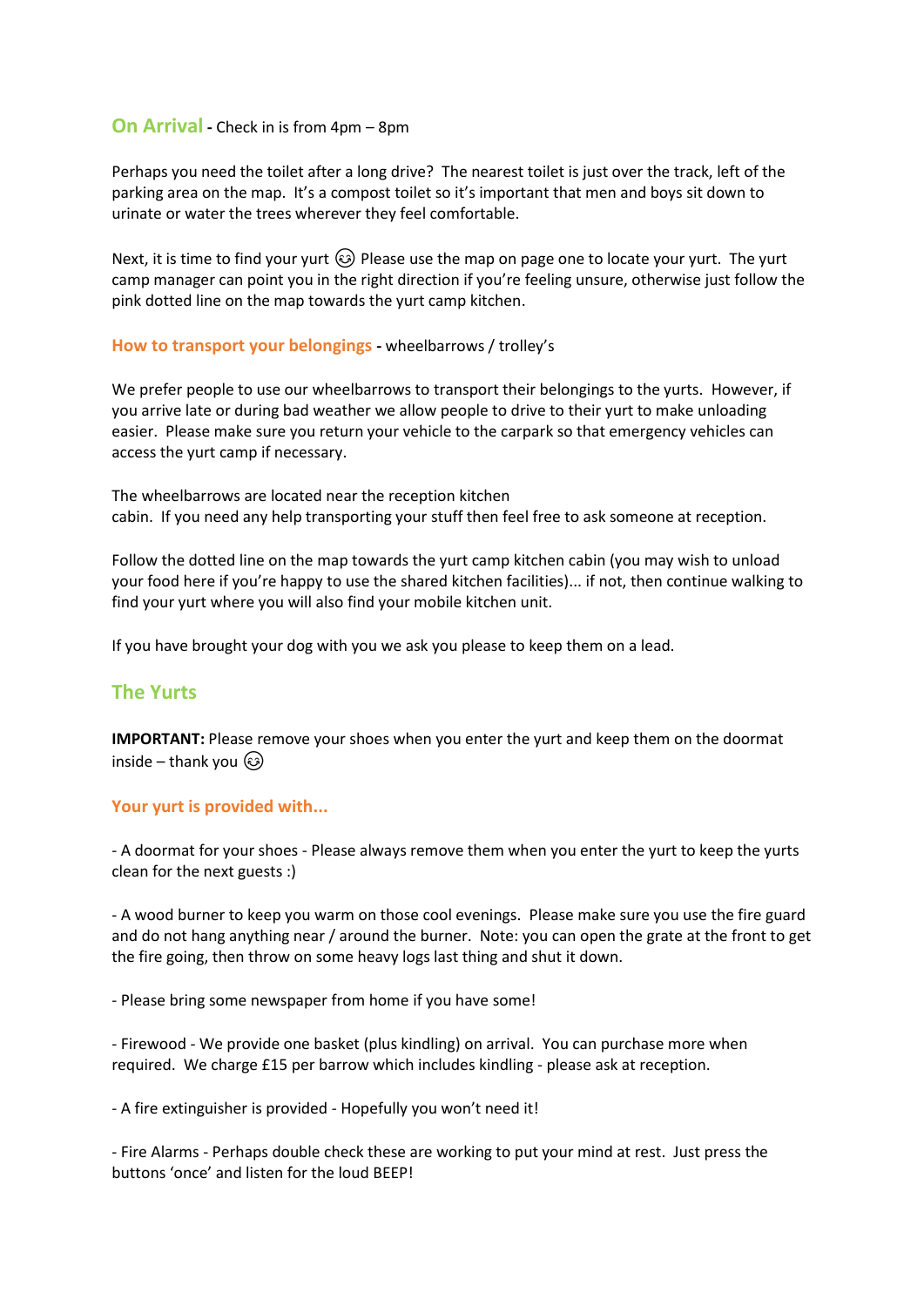- Lanterns - Please do not use any candles outside of the lanterns. More candles are available at reception

- 12v battery for lighting - If you need to charge your gadgets you can do this in the yurt camp kitchen cabin.

# **During Your Stay...**

## **The Compost Toilets**

All the toilets here at High Nature are composting toilets so there is no flush / water used. We ask all men and boys to please sit down to urinate or water the trees!

The blue section at the front is for liquids/urine only. The back section is for humanure. Please use your hands to scoop a couple of handfuls of sawdust to cover your deposit in the back section!

All toilet paper, cardboard (anything compostable) can go into the back section. Please try not to get any sawdust or tissue paper in the urinals as it causes them to block and smell.

Young children need to sit further back on the seat to avoid spoiling the urinal. Sanitary products can be placed in the small black bin provided.

#### **The Yurt Camp Showers**

These are located at the back of the yurt camp field. They are gas showers so that you can always have a hot shower whatever the weather! Please make sure you turn them off properly so that they do not drip. And don't forget to turn off the lights when you leave - many thanks :)

We also have passive solar showers located at the back of tunnel 4, but these will only be hot when the sun is shining.

#### **Your Mobile Kitchen Unit**

Hopefully the previous guests have left everything clean and tidy for you. If anything is missing, then please check the shared yurt camp kitchen cabin as things tend to move around a bit. If you need more gas please ask at reception.

The waste bins are separated into:

- Clean Mixed Recycling: paper, card, metal, plastic
- (Including plastic bags and packaging).
- Food waste: cooked and uncooked
- Glass: empty and rinsed
- General waste: anything that can't be recycled

All bins can be emptied at the back of the shared yurt camp kitchen cabin. You can also refill your water dispenser here.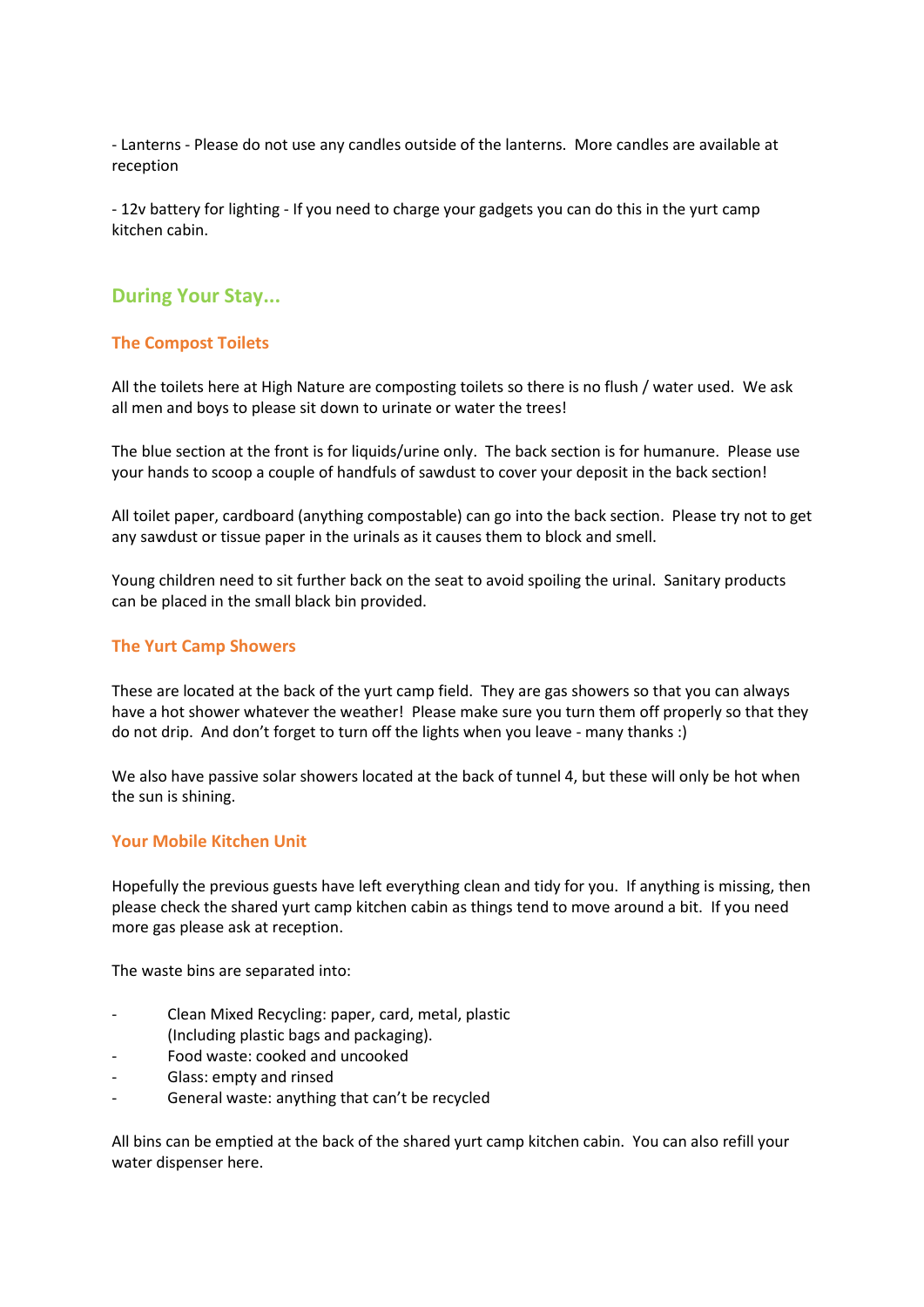## **The Yurt Camp Shared Kitchen Cabin**

This is a fully equipped shared facility. Please leave this space clean and tidy for others, turn off the lights when you leave the cabin, and bring any unwanted food to reception before you depart.

#### **Wi-Fi Connection**

Is available around the reception cabin, please ask for the network and password.

#### **How to get to the nearest beaches**

The nearest beach is Seacombe Sands, known as Gara Rock. Unfortunately, due to people leaving the farmers gate open we are having to direct people a slightly longer route than straight down our track. We've created a shortcut in the corner of the yurt camp field which leads to a circular walk, see map:



**Directions:** Follow the west path from the centre stone, duck behind the pine trees and clamber over the bank. Follow the lane down the hill, round the bend, and keep going till you see a sign for Gara Rock. Walk down through the carpark. You can access the South West Coast Path in front of the Hotel. Turn east / left and you'll find Gara Rock beach (aprox a 5 minute walk). Or take the right / western path which takes you along the coast to Sunny Cove and Mill Bay (40-60 mins). You can then walk back up through the National Trust Woodland past the hotel and back to High Nature.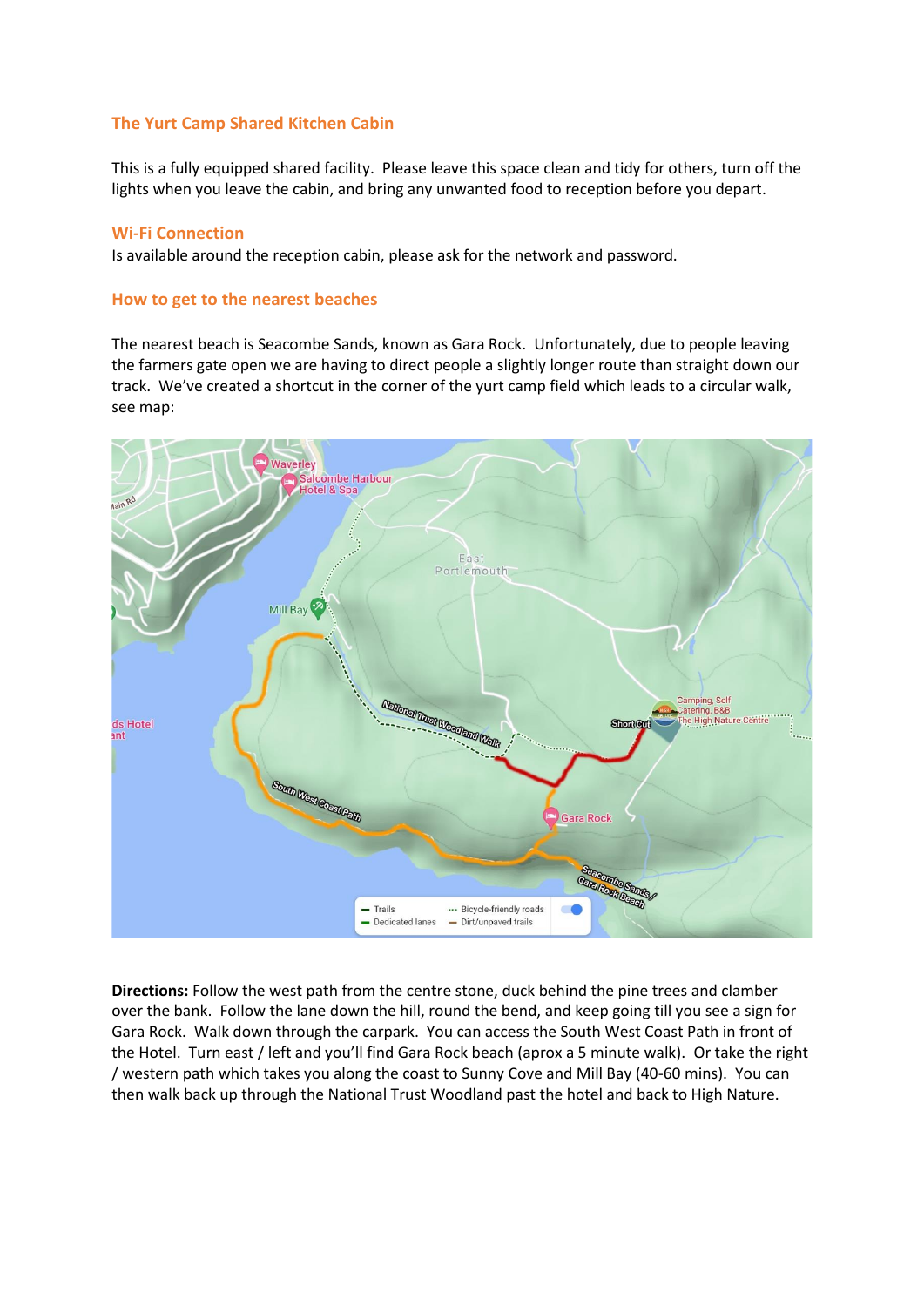# **The nearest shop / pub / cafe**

The village of East Prawle (which is 1.3 miles away) is where you can find the famous Pigs Nose Inn - Check out their website for the latest information on events and booking a table www.pigsnoseinn.co.uk/

East Prawle also has a little shop called the Piglets Store and a cafe call The Piglet Cafe. There is plenty of space to hang out on the village green and enjoy the village atmosphere. To find East Prawle, simply turn right out of High Nature, follow the road pass the S-bend and take the next available \*right... you'll come to a sharp left, carry on until the T-junction and go right again. Follow the lane around to the right pass the cottages and you'll find the village green with plenty of parking. If walking, use this little, short cut: Look for the foot path sign just after the \*right hand turn where you can cut across the farmers' fields. It's an official footpath which brings you out by the village ponds. Turn right and follow the lane into the village.

## **The nearest town is Salcombe**

Salcombe is approx. a 40-minute walk followed by a short passenger ferry ride over the estuary. Turn left out of High Nature and you can either walk (or drive) along the lane and down through the village of East Portlemouth, past the church and choose from 3 footpaths down to the coastal road. The centre foot path takes you to the ferry point.

Alternatively, you can walk down through the National Trust woodland and along the beach, or around the coastal path and along the beach at Mill Bay to the ferry point. Salcombe has lots of shops, cafes, and pubs but no supermarket. It's a great place to go for a day out, lunch, a pint, or an ice-cream! The last ferry back is at 5.30pm, alternatively you can book a water taxi

## **Where to buy groceries**

Stokey Farm Shop, Springfield Farm Shop, Kingsbridge High Street has some lovely independent shops. We love Green & Wild Zero Waste!

**On Departure -** Check out is 10am

**Yurts** - Please leave the yurt tidy and double check you've got all your belongings. You can transport them using the wheelbarrows / trollies provided... If the weather is bad, you can use your car.

**Bed linen** - you do not need to remove your bed linen; we can do this for you. Make sure it's obvious if you've used the bath towels.

**Bins** - Please empty your small wicker yurt bin to the outside general waste bin.

**Mobile Kitchen Units** - Please leave the kitchen equipment (including pots, pans, crockery and cutlery) clean and tidy for the next guests and empty your bins into the large bins at the back of the yurt camp kitchen cabin - many thanks!

**Important** - Bring any unwanted food to reception (including any refrigerated goods) before you depart.